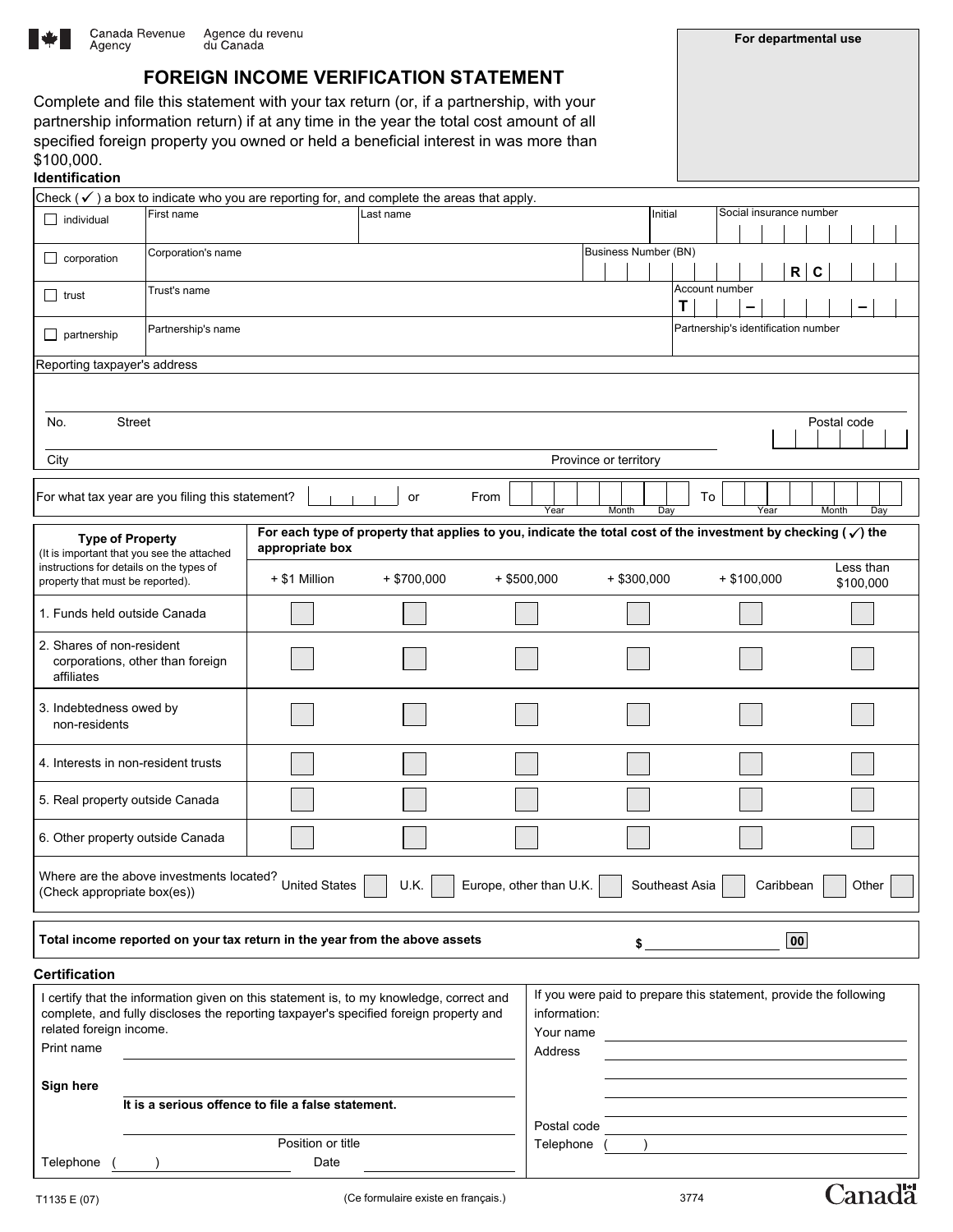All legislative references on this sheet refer to the *Income Tax Act* (the Act).

If the reporting taxpayer is a partnership, references to year or tax year should be read as fiscal period and references to taxpayer should be read as partnership.

# **Filing this statement**

File this statement with your tax return or, if a partnership, with your partnership information return.

If you do not have to file a tax return or a partnership information return, or you use E-file, send this statement separately to:

Ottawa Technology Centre Data Assessment and Evaluations Program Foreign Reporting Unit 875 Heron Road Ottawa ON K1A 1A2

# **Do you have to file this statement?**

Canadian resident individuals, corporations, and trusts, as well as partnerships, who held certain property outside Canada with a total cost amount of more than \$100,000 at any time in the tax year, have to file Form T1135, *Foreign Income Verification Statement*.

Non-resident discretionary trusts, as defined under section 94 of the Act, may also have to file this statement.

As an individual (other than a trust) you do **not** have to file this statement for the year in which you first become a resident of Canada.

You do not have to report information about property held for personal use. This includes vacation property used by you primarily as a personal residence, as well as listed personal property such as works of art, jewellery, rare folios, rare manuscripts, rare books, stamps, and coins. See the latest version of Interpretation Bulletin IT-332, *Personal-Use Property*, for more details about personal property. You also do not have to report property used or held by you exclusively in an active business.

You do not have to file this statement for the following entities:

- $\bullet$  corporations
	- mutual fund corporations;
	- non-resident-owned investment corporations;
	- corporations exempt from tax under Part I of the Act;
	- a registered investment under section 204.4 of the Act;
- $\bullet$  trusts
	- mutual fund trusts;
	- trusts described in paragraphs (a) to (e.1) of the definition of **trust** in subsection 108(1) of the Act;
	- trusts exempt from tax under Part I of the Act;
	- a registered investment under section 204.4 of the Act;
	- a trust in which all persons beneficially interested are either corporations or trusts listed above;
- $\bullet$  partnerships
	- partnerships all the members of which are corporations or trusts referred to above;
	- partnerships where the share of the partnership's income or loss for non-resident members is 90% or more of the income or loss of the partnership;
- persons (other than corporations or trusts) exempt from tax under Part I of the Act.

#### **Examples**

- Q. I am an individual who owns shares in a non-resident corporation with a cost amount of \$75,000. I also have a bank account in the United States that has \$35,000 on deposit. Since neither of the foreign properties that I own have a cost amount greater than \$100,000, do I have to file Form T1135?
- A. Yes. In this case, the statement should be filed since the total cost amount of all foreign properties owned is \$110,000. You should add up the cost amount of each foreign property that you own in the year to determine if, at any time in the year, the total of those cost amounts exceeded \$100,000 (in Canadian dollars). Cost amount is defined in subsection 248(1) of the Act. You can also see the income tax guide called *Capital Gains*. If the \$100,000 threshold is exceeded at any time in the year, you are required to file Form T1135.
- Q. How do I know the cost amount of foreign property that I acquired before immigrating to Canada?
- A. In determining the cost of foreign property acquired before becoming a resident of Canada, use the fair market value of the property at the time you became a resident.
- Q. How do I know the cost amount of foreign property acquired by way of gift or inheritance?
- A. Where foreign property is acquired by way of gift or inheritance, use the fair market value at the time the gift was received or at the time you received the inheritance.
- Q. I have a self-directed registered retirement savings plan (RRSP) which has over \$100,000 in foreign securities. Does the trust (i.e., the RRSP) have to file Form T1135?
- A. A trust governed by a RRSP does not have to file Form T1135.
- Q. My husband and I have a joint foreign bank account and joint ownership of other foreign property. The total cost of the foreign property we own jointly is \$180,000. Are we required to file Form T1135? If so, who has to file the form?
- A. The proportionate ownership of the foreign property is based on the amount contributed by each person. If the contribution by one person is more than \$100,000, that person has to file Form T1135.

# **What property do you have to report?**

You only have to report property that is specified foreign property.

Specified foreign property **includes**:

- $\bullet$  funds in foreign bank accounts:
- $\bullet$  shares of Canadian corporations on deposit with a foreign broker;
- $\bullet$  shares of non-resident corporations held by the resident filer or on deposit with a Canadian or foreign broker;
- land and buildings located outside Canada, such as a foreign rental property;
- precious metals, gold certificates, and futures held outside Canada;
- $\bullet$  interests in mutual funds that are organized in a foreign jurisdiction; • debts owed by non-resident persons, such as government or corporate bonds, debentures, mortgages, and notes receivable;
- $\bullet$  an interest in or a right to any specified foreign property;
- property that is convertible or that can be exchanged for a right to acquire specified foreign property;
- $\bullet$  an interest in a partnership where the share of income or loss of the partnership for non-resident members is 90% or more and the partnership holds specified foreign property;
- $\bullet$  an interest in a non-resident trust or a non-resident trust deemed to be resident by section 94 of the Act (discretionary trust);
- patents, copyrights or trademarks held outside Canada; and
- $\bullet$  an interest in, or a right with respect to, an entity that is non-resident.

#### Specified foreign property **does not include**:

- property used or held exclusively in the course of carrying on an active business;
- personal-use property (i.e., property used primarily for personal use and enjoyment, such as a vacation property used primarily as a personal residence);
- an interest in a U.S. Individual Retirement Account (IRA);
- shares of the capital stock, or indebtedness, of a non-resident corporation that is a foreign affiliate;
- $\bullet$  an interest in, or indebtedness, of a non-resident trust that is a foreign affiliate;
- an interest in a non-resident trust that neither you nor a person related to you had to pay for in any way;
- an interest in a non-resident trust principally providing superannuation, pension, retirement or employee benefits primarily to non-resident beneficiaries, that does not pay income tax in the taxing jurisdiction where it is resident; or
- an interest in, or a right to acquire any of the above-noted excluded foreign property.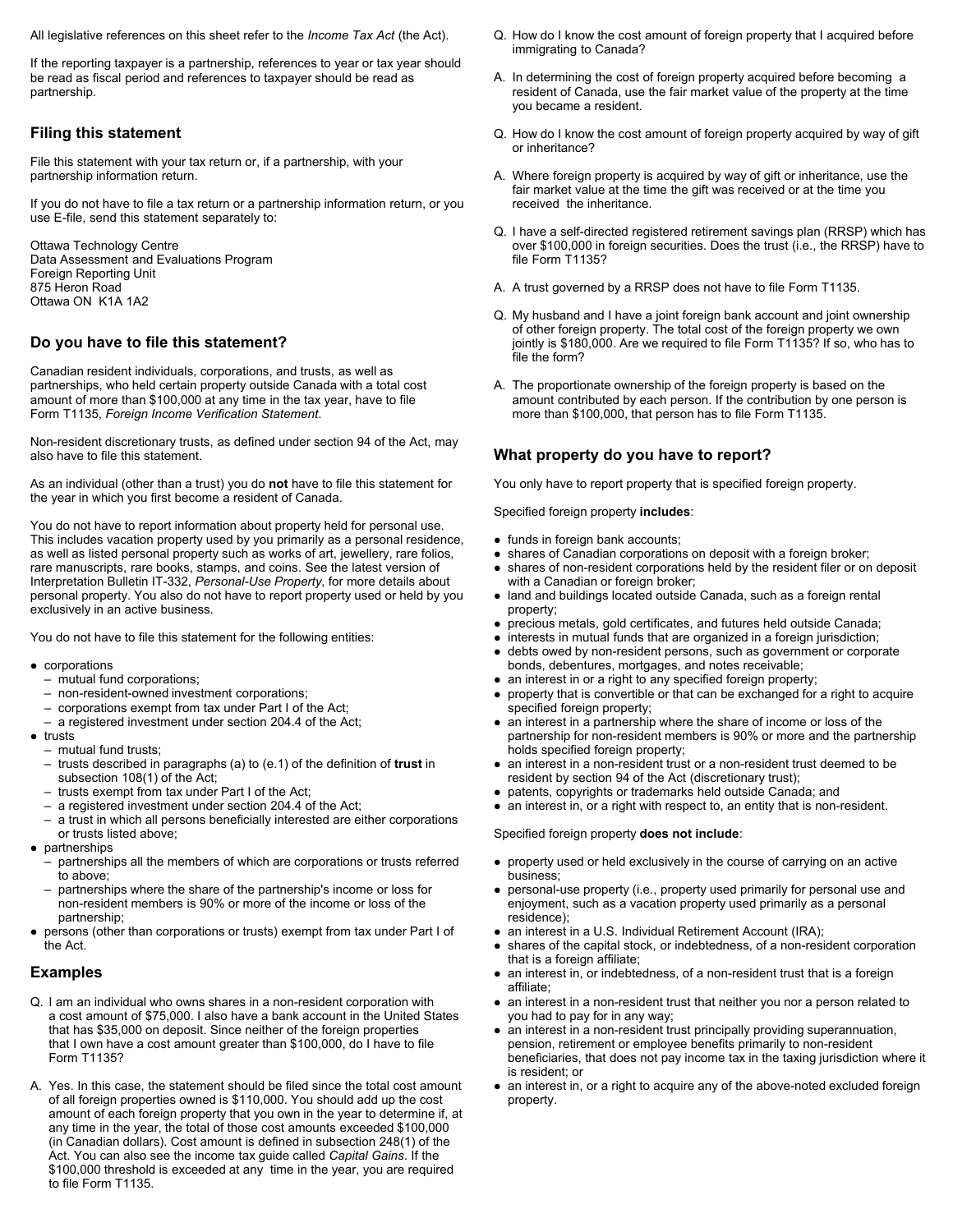### **Examples**

- Q. I am an individual who owns shares in non-resident corporations with a total cost amount of \$250,000. These shares are held by a Canadian stockbroker. Do I have to report these shares on Form T1135?
- A. You must report all shares of non-resident corporations (other than foreign affiliates) regardless of whether the shares are physically held inside or outside Canada. Since the cost amount of your shares exceeds \$100,000, you have to report the shares on Form T1135.
- Q. I am an individual who owns units in a mutual fund trust. The cost amount of the units is \$150,000. The mutual fund invests entirely in foreign securities. Do I have to file Form T1135?
- A. If the mutual fund trust is resident in Canada, you do not have to file Form T1135. If you had an interest in a non-resident trust you might have to file the form. The type of investment held by a mutual fund trust does not determine its residency status. This also applies to a mutual fund corporation.
- Q. I own a condominium in Florida that has a cost amount of \$120,000. Am I required to file Form T1135 if the property is: (a) only for personal use?
	- (b) rented out for eight months of the year with a reasonable expectation of profit and kept for personal use the other four months?
	- (c) rented out year round with a reasonable expectation of profit?
- A. If the property is personal use property (i.e., property owned by you that is used by you or someone related to you primarily for personal use and enjoyment) you do not have to report the property on Form T1135. As a result, in situation (a), you would not need to report the condominium since it is held primarily for personal use and enjoyment.

In situations (b) and (c), the property is an income-earning investment property that is not held primarily for personal use and enjoyment. As a result, since the cost amount is more than \$100,000, you have to file Form T1135.

- Q. My Canadian corporation has a warehouse in England which it uses to store its products for distribution. The cost amount of the warehouse is \$900,000. Should the corporation report this property on Form T1135?
- A. You do not have to report property that is used or held exclusively in an active business. Since the warehouse is used exclusively for storing inventory used in the corporation's business, it does not have to be reported on Form T1135.
- Q. I have \$200,000 in U.S. treasury bills. Do I have to file Form T1135? What if I do not hold the treasury bills at the end of the year?
- A. Yes. You should report indebtedness owed by a non-resident on Form T1135. Report the property even if you did not hold it at the end of the year, as long as you held at any time in the year.

#### **How to complete this statement**

#### **Identification**

Check the appropriate box to identify the type of taxpayer reporting and provide the name, address, and identification number of the reporting taxpayer. Provide the tax year for which this statement is being filed.

#### **Type of Property**

For each type of property, check the box which corresponds to the cost amount of the property at the end of the year. Report the property if you owned it at any time in the year, i.e., report the property even if you did not own it at the end of the year, but did at some time in the year. If you do not own the property at the end of the year, use its cost amount at the time of disposition.

### **1. Funds held outside Canada**

Funds outside Canada include money on deposit in foreign bank accounts and money held with a foreign depository for safekeeping or held by any other institution. For this reporting requirement, funds include negotiable instruments such as cheques and drafts. (Marketable securities such as notes, bonds, and debentures issued by non-residents should be reported under the section called "Indebtedness owed by non-residents".)

# **2. Shares of non-resident corporations, other than foreign affiliates**

Report shares of non-resident corporations whether or not they are listed on a stock exchange or are physically held inside or outside Canada. Do not report shares in a corporation that is your foreign affiliate.

Generally, a foreign affiliate is a non-resident corporation (or certain non-resident trusts) in which you hold at least 1% of the shares individually and (either alone or with related persons) hold 10% or more of the shares. If this is the case, you should obtain Form T1134A, *Information Return Relating to Foreign Affiliates that are not Controlled Foreign Affiliates*, or Form T1134B, *Information Return Relating to Controlled Foreign Affiliates*.

#### **3. Indebtedness owed by non-residents**

Report all amounts owed to you by a non-resident person. Include all promissory notes, bills, bonds, commercial paper, loans, mortgages, and indebtedness issued by a non-resident person. Do not include indebtedness owed to you by your foreign affiliate.

#### **4. Interests in non-resident trusts**

Report any interest in a non-resident trust (other than a trust that is your foreign affiliate), including a non-resident trust deemed to be a resident by section 94 of the Act. You do not have to report your interest in the following types of trusts:

- a trust that is governed by a U.S. Individual Retirement Account (IRA);
- a non-resident trust that neither you nor a person related to you had to pay for in any way; and
- a non-resident trust principally providing superannuation, pension, retirement or employee benefits primarily to non-resident beneficiaries, that does not pay income tax in the taxing jurisdiction where it is resident.

#### **5. Real property outside Canada**

Report any real estate holdings that you have outside of Canada, other than real estate used in an active business or for personal use. For example, if you have a rental property outside Canada it should be included in this area.

#### **6. Other property outside Canada**

Other property means the following:

- precious metals or bullion (e.g., gold and silver) situated outside Canada;
- precious stones situated outside Canada;
- shares in corporations resident in Canada held by you or for you outside of Canada;
- commodity or future contracts, options or derivatives that constitute a right to, a right to acquire, or an interest in, specified foreign property; and
- any other right to, right to acquire, or interest in, specified foreign property.

# **Total income reported**

Report the total amount of income (or loss) earned on the reported assets in the year. Include any taxable capital gain or loss on the disposition of the asset.

Amounts should be rounded to the nearest dollar.

#### **Certification**

This area should be completed and signed by:

- the person filing Form T1135 in the case of an individual;
- $\bullet$  an authorized officer in the case of a corporation:
- the trustee, executor or administrator if the person filing the statement is a trust; or
- $\bullet$  an authorized partner in the case of a partnership.

#### **Name of the person who completed this statement**

If you are not the reporting taxpayer, and were paid to prepare this statement, give your name and address.